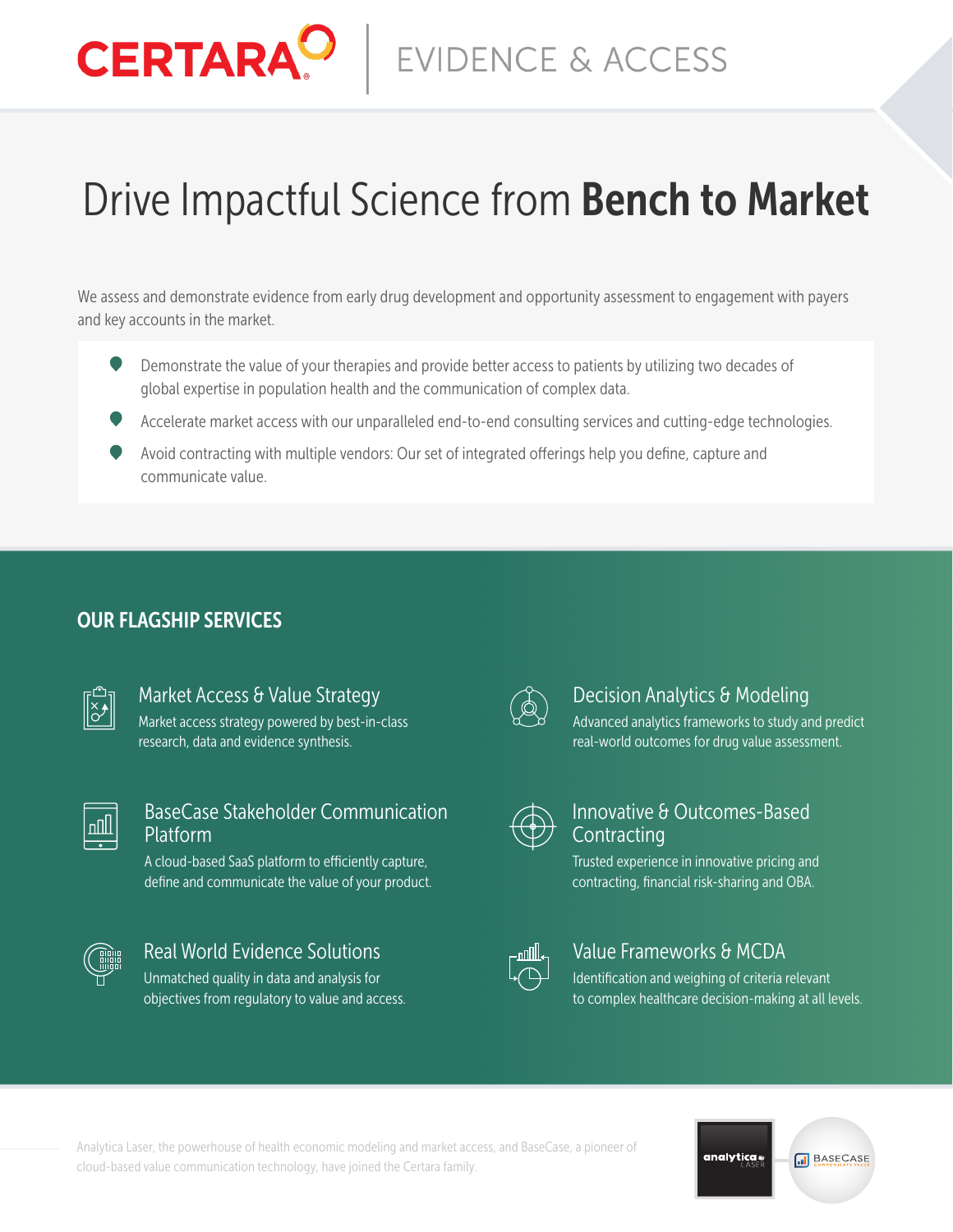

## MARKET ACCESS & VALUE STRATEGY

Integrated approach that allows global market teams to optimize product value, positioning and evidence synthesis across all stages of the reimbursement journey.

- · Payer research
- · HTA strategy
- · Lifecycle decision analytics
- · Quantitative pricing research
- · Real World Data generation and analysis
- · Health Economics



## DECISION ANALYTICS & MODELING

Best-in-class capabilities in modeling, simulation, mathematics and Bayesian statistics paired with advanced analytics frameworks and proprietary software.

#### Health economic modeling

- · Cost-utility analysis
- · Cost-consequence analysis
- · Cost-minimization analysis
- · Budget impact analysis
- · Early economic and decision analytics models

#### Strategic and analytic modeling

- · Therapy sequence model
- · Surrogate validation model
- · Treatment pattern model
- · Disease model
- · Efficacy-to effectiveness bridging model
- · Value-based pricing optimization



#### BASECASE STAKEHOLDER COMMUNICATION PLATFORM

All-in-one stakeholder engagement platform for creating and deploying engaging value communication tools and interactive calculators.

- · Value communication tools
- · Real World Evidence visualizations
- · Innovative pricing tools
- · Budget impact calculators
- · Global-local communication
- · Decision support tools
- · Educational tools
- · Product information
- · Collaboration tools
- · eDetailing aids
- · Data capture



#### REAL WORLD EVIDENCE SOLUTIONS

Solutions for niche needs identification, justifying access, differentiating value, quantifying an opportunity and demonstrating benefit/risk.

- · Burden of illness
- · Outcomes research
- · Quality of life

· Toolkits

- · KAM Toolkits
- · Resource use
- · Continous benefit/risk
- · PAES/PASS
- · PGRx proprietary datasets
- · Electronic health data
- · US Healthcare databases
- · Surveys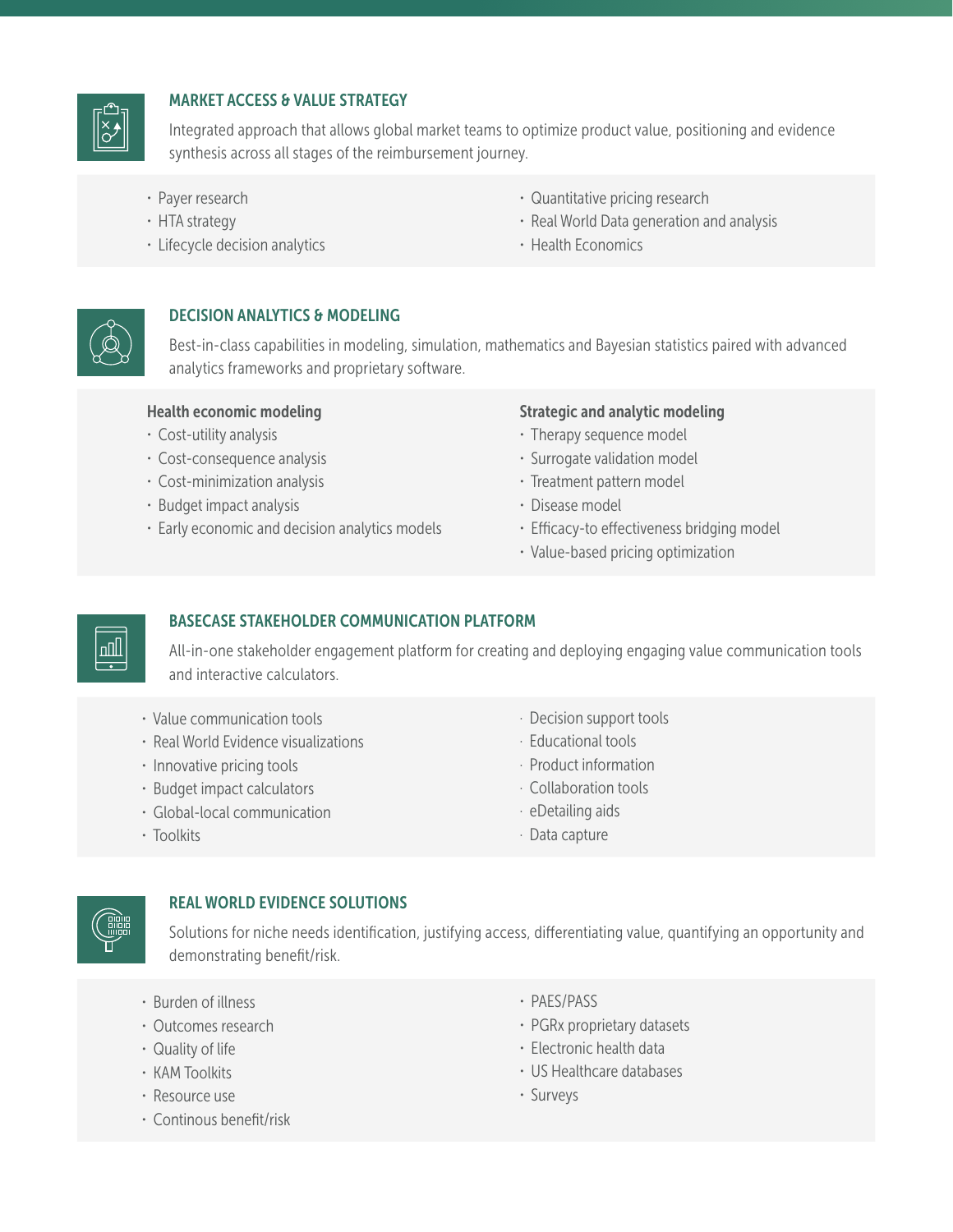

#### INNOVATIVE & OUTCOMES-BASED CONTRACTING

Innovative pricing and contracting strategies to facilitate transparent discussions with stakeholders regarding complex pay-for-value scenarios.

How our teams enhance your innovative contracting approach:



Our proprietary HOPE Technology allows you to:

- Optimize your plan design and inform payer negotiations and contracting
- Know what outcome, comparator and time horizon to select
- Define the best methods to ensure performance and opt for the most appropriate payment mode



#### VALUE FRAMEWORKS & MULTICRITERIA DECISION ANALYSIS (MCDA)

Leverage MCDA approach for:

Strategy: Define product value drivers through a comprehensive, structured and tested approach

nNll

Engagement: Capture and synthesize stakeholder (especially payer) perceptions of value within frameworks and beyond

Alignment: Communicate efficiently in internal and external workshops

Flexibility: Simplify and improve knowledge transfer by adapting frameworks to local markets

Readiness: Assess your evidence base through the value framework lens (i.a. ASCO,NCCN, ICER, EVIDEM, ADVANCE, Drug Abbacus)

Research: Optimize trial design/maximize pricing and market access at launch